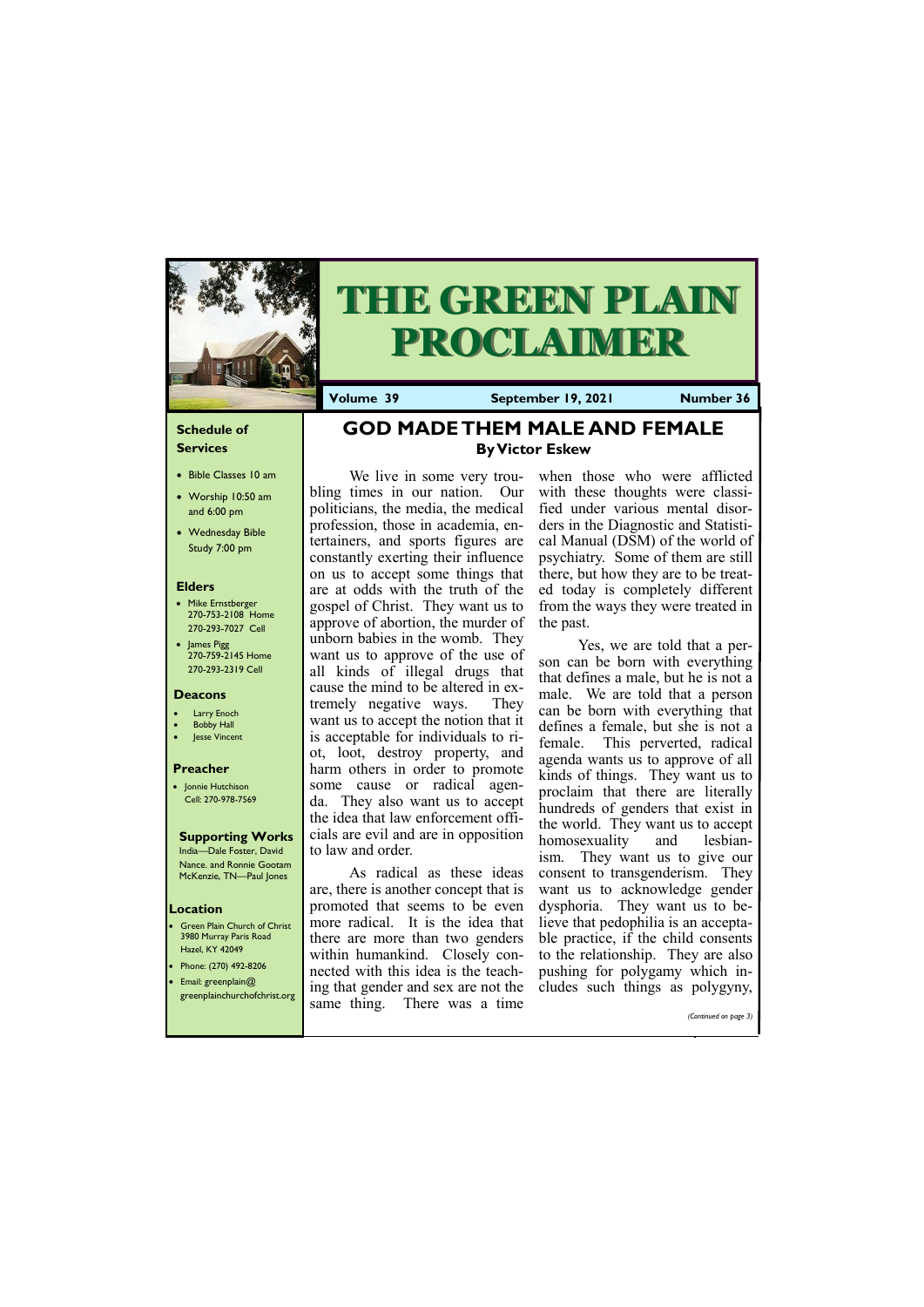## NEWS AND NOTES

*REMEMBER IN PRAYER: Green Plain members*: Faye Travis (Rehab in Mayfield), Peggy Jarvis, Joanne Barnes, Maxine Pool, Hayes and Marjorie Grady, Jim Fielder, Griselda Adams, Larry Enoch, Carolyn Byars, Mary and Jim Lowrie and Mary and Jesse Vincent.

- **COVID INFO:** Our Covid safety measures remain in effect for our worship services and Bible classes. It is recommended that we wear our masks, social distance and refrain from hand shakes and hugs. Let us consider one another's safety and act accordingly.
- **PANTRY ITEMS September 2021: 5—Apple Sauce; 12—Canned Tomatoes; 19— Soups; 26—Canned Fruit Juices.** Please bring any additional items you wish for the "blessing box" which is located next to the breezeway on the north side of the building.
- **August 2021 Anniversaries:** 28-Shane & Krysta Smith . **Birthdays:** 4-Jane Morris; 20— Peggy Jarvis; 27-Diana Travis; 28-Carolyn Byars; Please let us know if we have left anyone out.
- *ENROLL IN A FREE BIBLE CORRECSPONDENCE COURSE. Send your name and complete mailing address and phone number to the address on the first page of this bulletin.*
- **AREA EVENTS: Evangelism Seminar** at the Coldwater church of Christ September 24- 25, 2021 with Rob and Nicole Whitacre. Friday 6:30 & 7:30 pm. Saturday sessions are from 9:00 am till 2:00 pm. At 1:00 pm there will be a separate class for the men and women. See the b bulletin board for additional details.
- Are you planning on going to heaven? What preparation have you made?

*Family and Friends:* Teresa Tacker, Betty Pond, Bryan White, Kenneth Mizell, Dale Pentecost, Brett Wyatt, Charlotte Parker, Roger Rhoades,, Joel White, Mary Lou Joseph and Sandy Millsaps. Please let us know of those who have improved or any one who needs to be adde to this list.

# **Page 2**



| UININ at gunts. UI g | A Study of 1 John |
|----------------------|-------------------|
|                      |                   |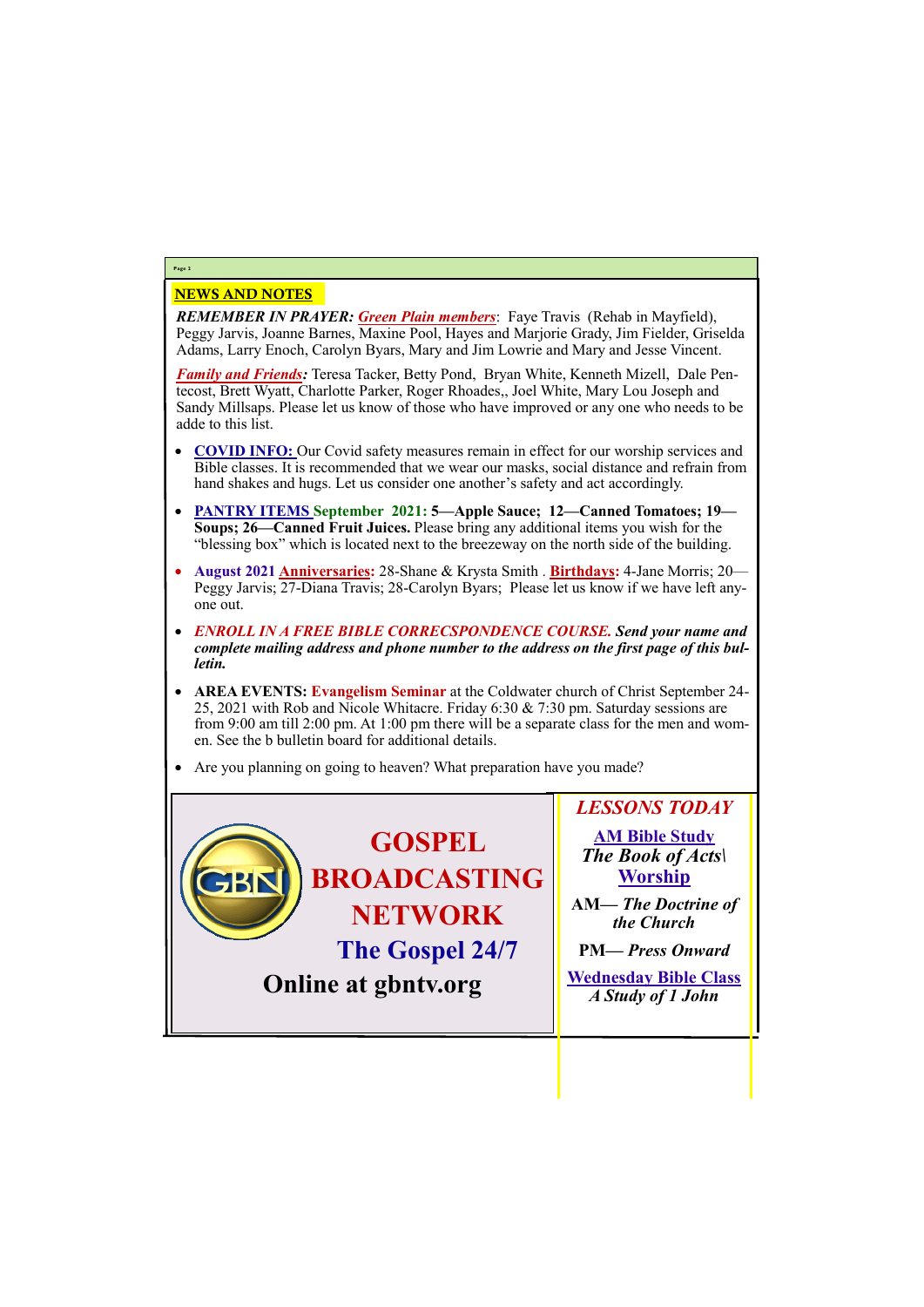**Page 3**

polyandry, and group marriage.

The Bible not only affirms there are only two genders, but it also condemns perverted relationships with same gender. In the Law of Moses, we read this prohibition: "Thou shalt not lie with mankind, as with womankind: it is abomination" (Lev.

The Bible is very clear that there are only two sexes, that is, only two genders. A person is either a male or a female. On the sixth day of Creation, God created human beings. "And God said, Let us make man in our image, after our likeness: and let them have dominion over the fish of the sea, and over the fowl of the air, and over the cattle, and over all the earth, and over every creeping thing that creepeth upon the earth. So God created man in his own image in the image of God created he him; male and female created he them" (Gen.  $1:26-27$ ). Genesis 2 reveals that the female completes and fulfills the male. When God saw man's aloneness, He declared that He would make a "help meet" for man. This help meet was a woman. "And the rib which the Lord God had taken from man, made he a woman, and brought her unto the man" ([Gen. 2:22\)](https://biblia.com/bible/kjv1900/Gen.%202.22). Jesus confirmed both of these concepts during His earthly ministry. "And he answered and said unto them, Have ye not read, that he which made them at the beginning made them male and female, and said, For this cause shall a man leave his father and mother, and shall cleave to his wife, and they twain shall be one flesh? Wherefore they are no more twain, but one flesh. What therefore God hath joined together, let not man put asunder" ([Matt. 19:4](https://biblia.com/bible/kjv1900/Matt.%2019.4-6)-6). Those who accept more than two genders oppose deity. They would have us to believe that God was wrong in His assessment of mankind.

[18:22\).](https://biblia.com/bible/kjv1900/Lev.%2018.22) In the New Testament, Paul condemns homosexual and lesbian relationships

in Romans 1. He asserts that these are the result of men apostatizing from God. "Wherefore God also gave them up to uncleanness, through the lusts of their own hearts, to dishonor their own bodies between themselves. Who changed the truth of God into a lie, and worshipped and served the creature more than the Creator, who is blessed for ever. Amen. For this cause God gave them up unto vile affections: for even their women did change the natural use into that which is against nature: and likewise also the man, leaving the natural use of the woman, burned in their lusts one toward another; men with men working that which is unseemly, and receiving in themselves that recompense of their error which was meet. And even as they did not like to retain God in their knowledge, God gave them over to a reprobate mind, to do those things which are not convenient" ([Rom. 1:24](https://biblia.com/bible/kjv1900/Rom.%201.24-28)-28). This passage in Romans reads like the daily news reports in today's society. However, instead of condemning these evils, there are those in high and influential places that want us to accept these evils as normal.

Now that our nation has begun to accept these perverted ideas of man, we find our culture in the midst of major shifts in morality. Men are looked upon with disdain and disgust. The traditional home is about to die. Marriage we are told can be between two men or two women. Each person, we are told, is free to choose his own sex. Too, one sexual preference might change over the course of a lifetime. You may believe you are a man today, but you could be a woman tomorrow. Because of this gender fluidity, some want to make bathrooms open to those with gender disorders. In essence, a man could use a woman's bathroom and a woman could use a man's bathroom. Transgenderism is something that many also want to nor-

#### *(Continued from page 1)*

*(Continued on page 4)*